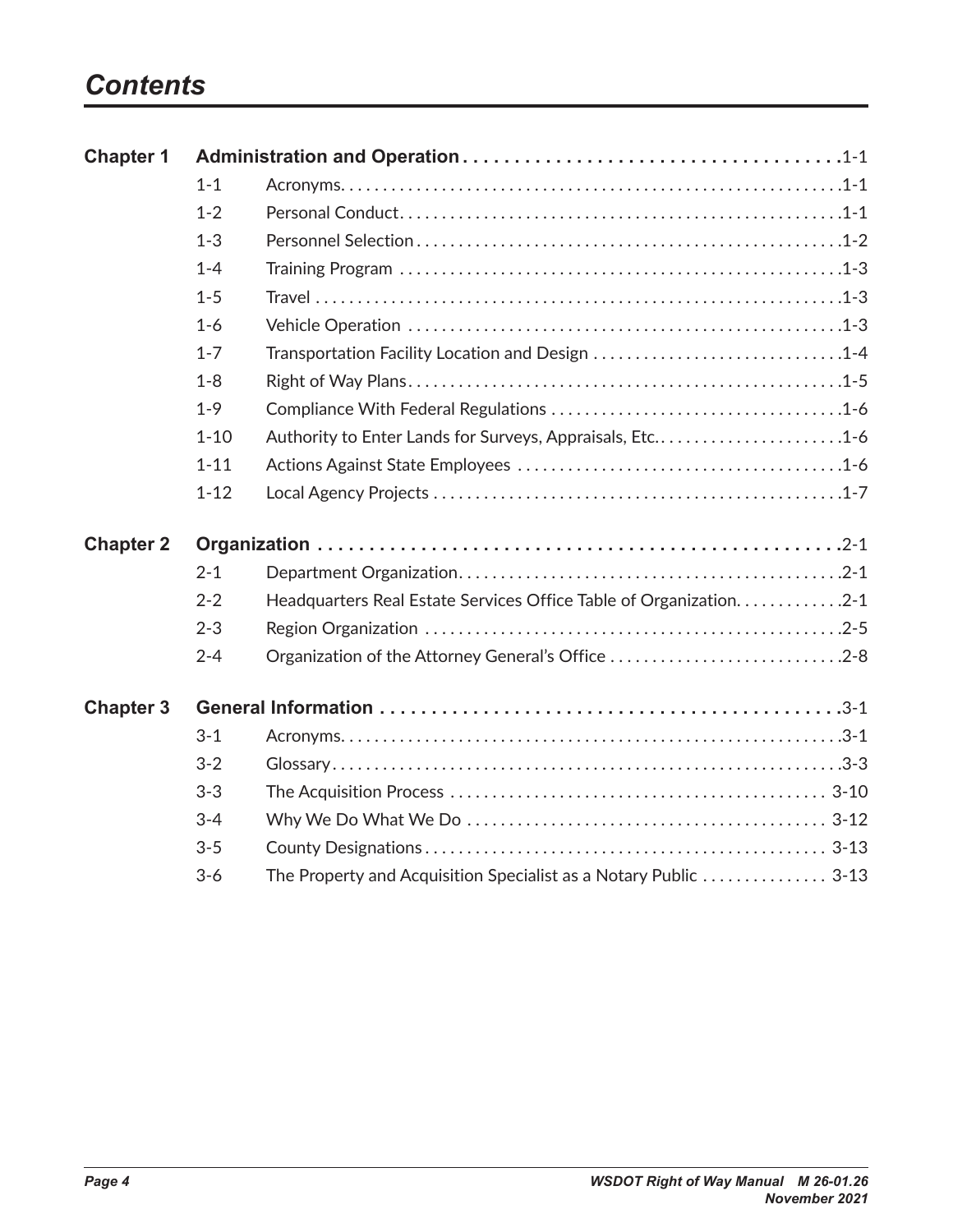| <b>Chapter 4</b> |          |                                                                                  |  |  |
|------------------|----------|----------------------------------------------------------------------------------|--|--|
|                  | $4 - 1$  |                                                                                  |  |  |
|                  | $4 - 2$  |                                                                                  |  |  |
|                  | $4 - 3$  |                                                                                  |  |  |
|                  | $4 - 4$  |                                                                                  |  |  |
|                  | $4 - 5$  |                                                                                  |  |  |
|                  | $4 - 6$  |                                                                                  |  |  |
|                  |          | Appendix 4-1                                                                     |  |  |
| <b>Chapter 5</b> |          |                                                                                  |  |  |
|                  | $5 - 1$  |                                                                                  |  |  |
|                  | $5 - 2$  |                                                                                  |  |  |
|                  | $5 - 3$  |                                                                                  |  |  |
|                  | $5 - 4$  |                                                                                  |  |  |
|                  | $5 - 5$  | Determination of Value (DV) - Preparation/Distribution 5-7                       |  |  |
|                  | $5-6$    |                                                                                  |  |  |
|                  |          |                                                                                  |  |  |
| <b>Chapter 6</b> |          |                                                                                  |  |  |
|                  | $6 - 1$  |                                                                                  |  |  |
|                  | $6 - 2$  |                                                                                  |  |  |
|                  | $6 - 3$  |                                                                                  |  |  |
|                  | $6 - 4$  |                                                                                  |  |  |
|                  | $6 - 5$  | Acquisition of Property and/or Property Rights by WSDOT  6-10                    |  |  |
|                  | $6 - 6$  |                                                                                  |  |  |
|                  | $6 - 7$  |                                                                                  |  |  |
|                  | $6 - 8$  | Property and Acquisition Specialist's Actions Prior to Contact With              |  |  |
|                  | $6 - 9$  |                                                                                  |  |  |
|                  | $6 - 10$ |                                                                                  |  |  |
|                  | $6 - 11$ | Property and Acquisition Specialist's Contact With the Owner 6-45                |  |  |
|                  | $6 - 12$ |                                                                                  |  |  |
|                  | $6 - 13$ | Payment of Rent Prior to the Acquisition of the Property (Protective Rent). 6-55 |  |  |
|                  | $6 - 14$ |                                                                                  |  |  |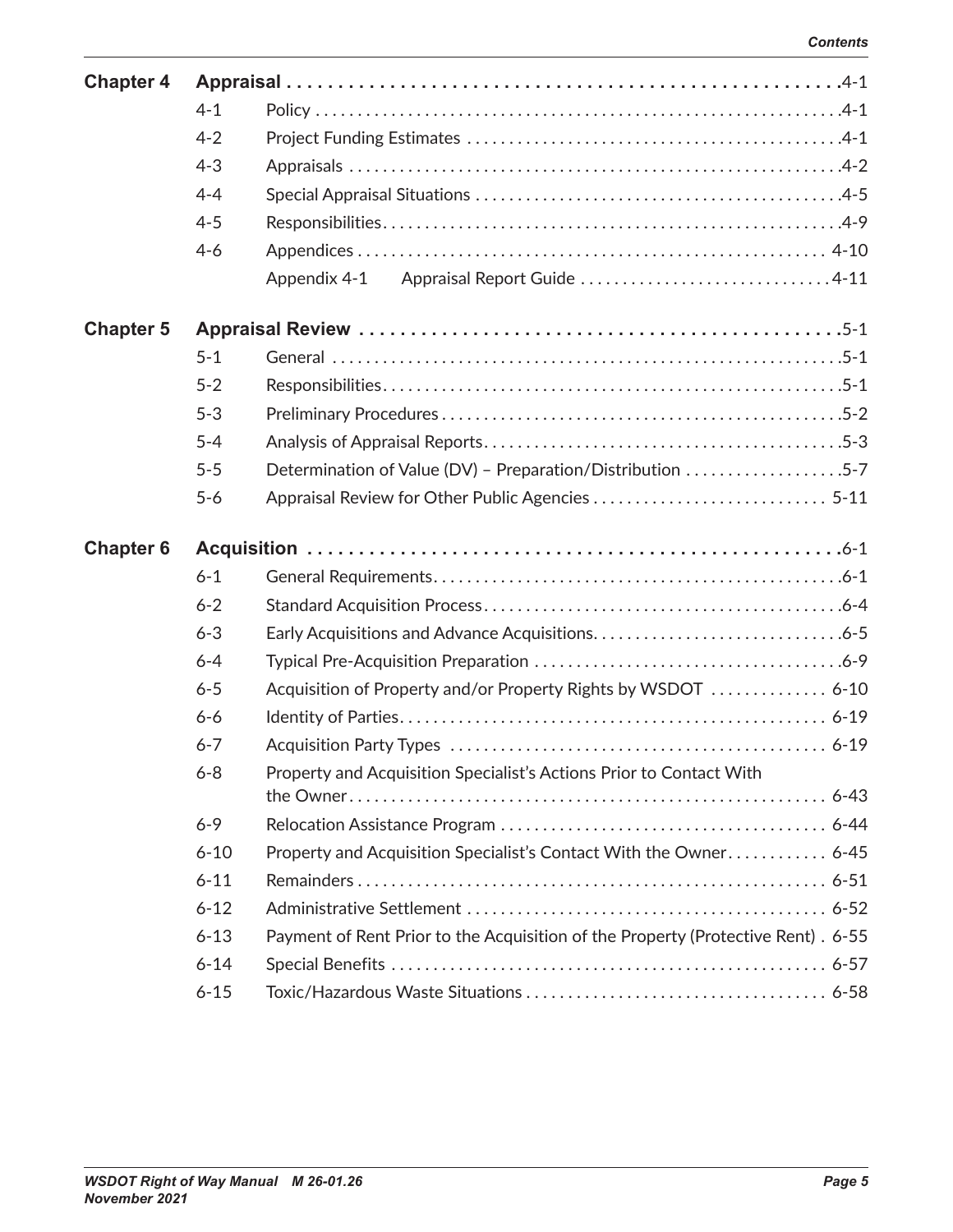|                  | $6 - 16$ |              |                                                       |  |
|------------------|----------|--------------|-------------------------------------------------------|--|
|                  | $6 - 17$ |              |                                                       |  |
|                  | $6 - 18$ |              |                                                       |  |
|                  | $6 - 19$ |              |                                                       |  |
|                  | $6 - 20$ |              |                                                       |  |
|                  | $6 - 21$ |              |                                                       |  |
|                  | $6 - 22$ |              |                                                       |  |
|                  | $6 - 23$ |              |                                                       |  |
|                  | $6 - 24$ |              |                                                       |  |
|                  | $6 - 25$ |              |                                                       |  |
|                  | $6 - 26$ |              |                                                       |  |
|                  | $6 - 27$ |              |                                                       |  |
|                  |          | Appendix 6-1 |                                                       |  |
|                  |          | Appendix 6-2 |                                                       |  |
|                  |          | Appendix 6-3 | Determining the Type of Property Rights 6-88          |  |
|                  |          | Appendix 6-4 | Determining Whether or Not Land or Property Rights or |  |
| <b>Chapter 7</b> |          |              |                                                       |  |
|                  | $7 - 1$  |              |                                                       |  |
|                  | $7 - 2$  |              |                                                       |  |
|                  | $7 - 3$  |              |                                                       |  |
| <b>Chapter 8</b> |          |              |                                                       |  |
|                  | $8 - 1$  |              |                                                       |  |
|                  | $8 - 2$  |              |                                                       |  |
|                  | $8 - 3$  |              |                                                       |  |
|                  | $8 - 4$  |              |                                                       |  |
|                  | $8 - 5$  |              |                                                       |  |
|                  | $8 - 6$  |              |                                                       |  |
|                  |          | Appendix 8-1 |                                                       |  |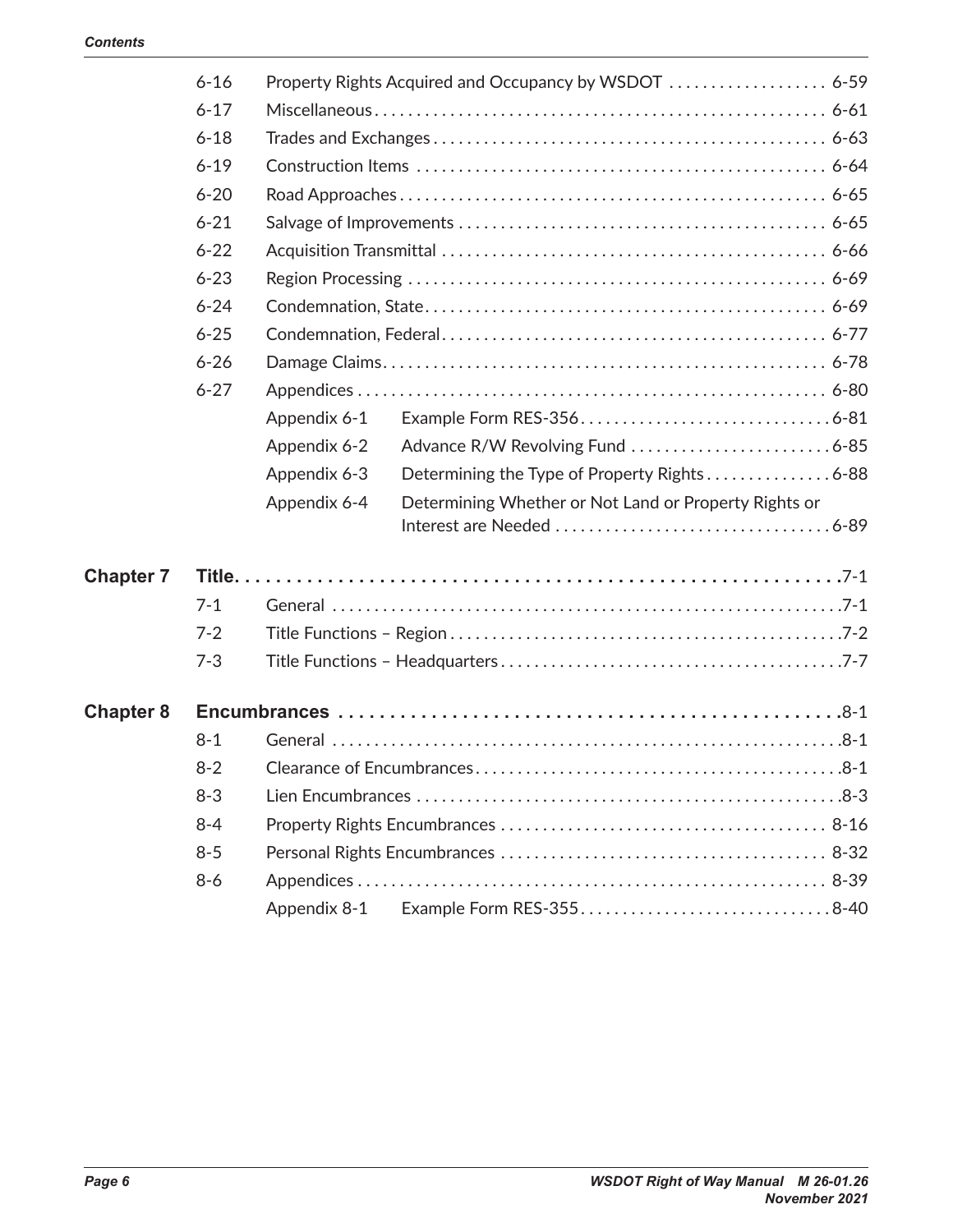| <b>Chapter 9</b> |          |                                                         |  |  |
|------------------|----------|---------------------------------------------------------|--|--|
|                  | $9 - 1$  |                                                         |  |  |
|                  | $9 - 2$  |                                                         |  |  |
|                  | $9 - 3$  |                                                         |  |  |
|                  | $9 - 4$  | WSDOT Project Number and Federal Aid Project Number 9-3 |  |  |
|                  | $9 - 5$  |                                                         |  |  |
|                  | $9 - 6$  |                                                         |  |  |
|                  | $9 - 7$  |                                                         |  |  |
|                  | $9 - 8$  |                                                         |  |  |
|                  | $9 - 9$  |                                                         |  |  |
|                  | $9 - 10$ |                                                         |  |  |
|                  | $9 - 11$ |                                                         |  |  |
|                  | $9 - 12$ |                                                         |  |  |
|                  | $9 - 13$ |                                                         |  |  |
|                  | $9 - 14$ |                                                         |  |  |
|                  | $9 - 15$ |                                                         |  |  |
|                  | $9 - 16$ |                                                         |  |  |
|                  | $9 - 17$ |                                                         |  |  |
|                  |          |                                                         |  |  |
|                  |          |                                                         |  |  |
|                  | $10-1$   |                                                         |  |  |
|                  | $10-2$   |                                                         |  |  |
|                  | $10-3$   |                                                         |  |  |
|                  | $10 - 4$ |                                                         |  |  |
|                  | $10-5$   |                                                         |  |  |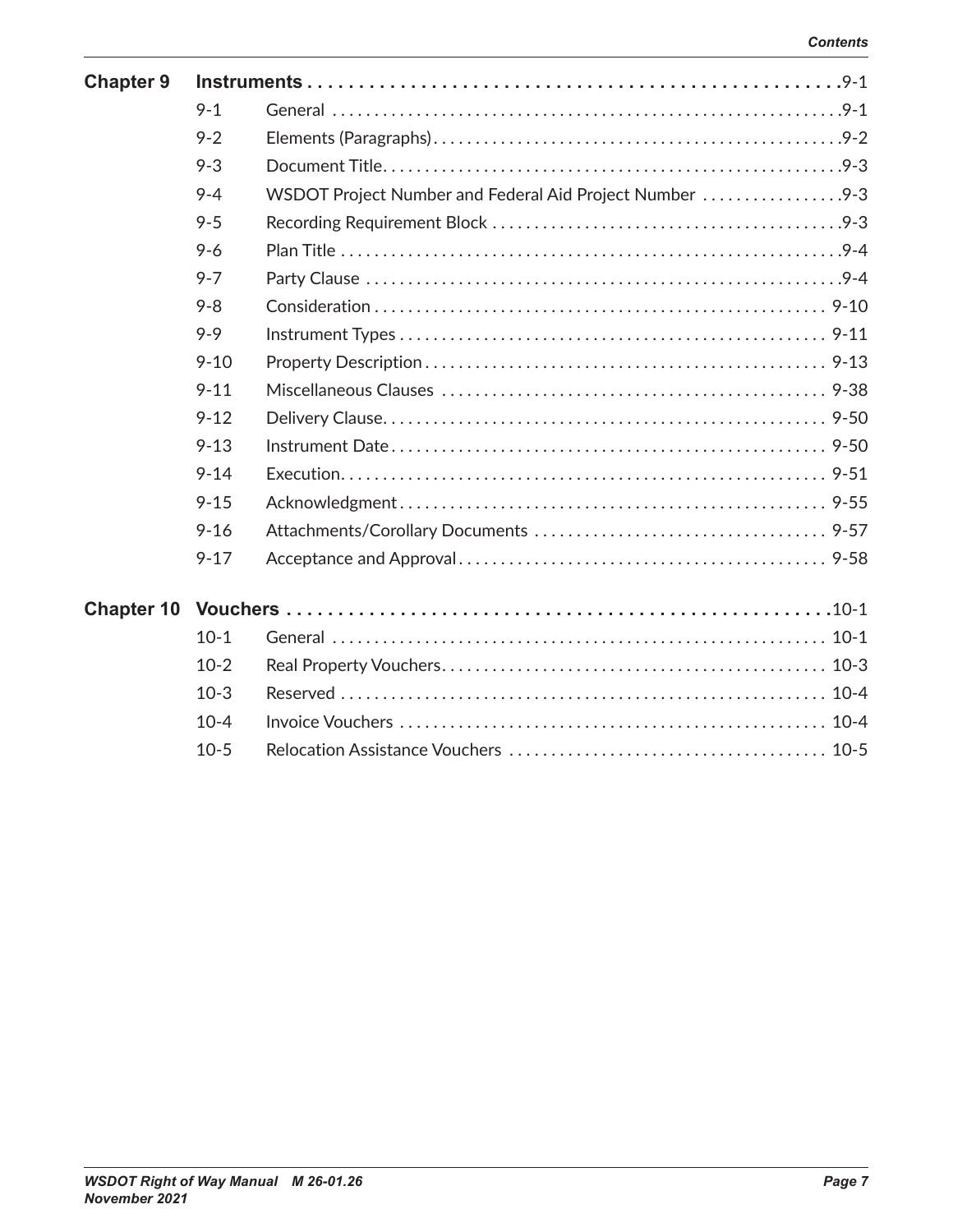| <b>Chapter 11</b> |           |                                                              |                                                          |  |  |
|-------------------|-----------|--------------------------------------------------------------|----------------------------------------------------------|--|--|
|                   | $11 - 1$  |                                                              |                                                          |  |  |
|                   | $11 - 2$  |                                                              |                                                          |  |  |
|                   | $11 - 3$  |                                                              |                                                          |  |  |
|                   | $11 - 4$  |                                                              | Inspection and Maintenance of State-Owned Property  11-9 |  |  |
|                   | $11 - 5$  | Improvements or Personal Property Within Right of Way  11-11 |                                                          |  |  |
|                   | $11-6$    |                                                              |                                                          |  |  |
|                   | $11 - 7$  |                                                              |                                                          |  |  |
|                   | $11 - 8$  |                                                              |                                                          |  |  |
|                   | $11-9$    |                                                              |                                                          |  |  |
|                   | $11 - 10$ |                                                              | Assessments Against State-Owned Lands 11-75              |  |  |
|                   | $11 - 11$ |                                                              |                                                          |  |  |
|                   | $11 - 12$ |                                                              |                                                          |  |  |
|                   |           | Appendix 11-1                                                | WSDOT Owned Land - Property Types11-1                    |  |  |
|                   |           | Appendix 11-2                                                | Notice of Auction for Improvements11-1                   |  |  |
|                   |           | Appendix 11-3                                                | Property Inventory Instructions 11-3                     |  |  |
|                   |           | Appendix 11-4                                                | Lease Exhibit Example 11-24                              |  |  |
|                   |           | Appendix 11-5                                                | Unlawful Detainer Action in Washington 11-26             |  |  |
|                   |           | Appendix 11-6                                                |                                                          |  |  |
|                   |           | Appendix 11-7                                                | Trail Lease Package Requirements 11-58                   |  |  |
|                   |           | Appendix 11-8                                                | Land and Related Intangible Asset Inventory Practices    |  |  |
|                   |           |                                                              | for Financial Reporting Compliance11-60                  |  |  |
|                   |           | Appendix 11-9                                                |                                                          |  |  |
|                   |           |                                                              | Appendix 11-10 Creating a New Lease11-85                 |  |  |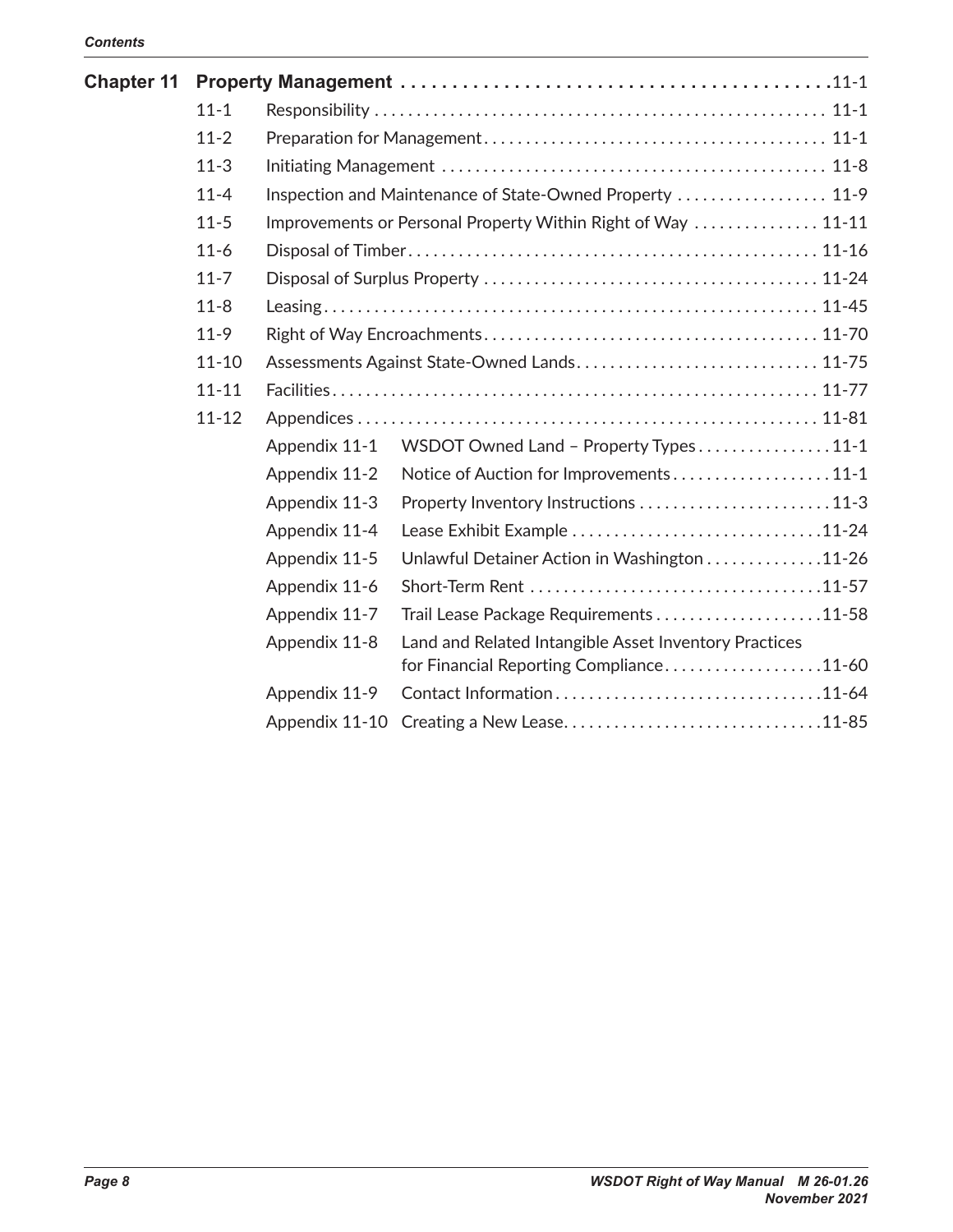| <b>Chapter 12</b> |           |               |                                                                            |  |  |
|-------------------|-----------|---------------|----------------------------------------------------------------------------|--|--|
|                   | $12 - 1$  |               |                                                                            |  |  |
|                   | $12 - 2$  |               |                                                                            |  |  |
|                   | $12 - 3$  |               |                                                                            |  |  |
|                   | $12 - 4$  |               |                                                                            |  |  |
|                   | $12 - 5$  |               |                                                                            |  |  |
|                   | $12 - 6$  |               |                                                                            |  |  |
|                   | $12 - 7$  |               |                                                                            |  |  |
|                   | $12 - 8$  |               | Non-residential Relocation Entitlements (Business, Farm, and NPO) 12-68    |  |  |
|                   | $12-9$    |               |                                                                            |  |  |
|                   | $12 - 10$ |               | Personal Property Only (PPO) Relocation  12-102                            |  |  |
|                   | $12 - 11$ |               |                                                                            |  |  |
|                   | $12 - 12$ |               |                                                                            |  |  |
|                   | $12 - 13$ |               | Temporary Construction Easements (TCE)  12-108                             |  |  |
|                   | $12 - 14$ |               |                                                                            |  |  |
|                   | $12 - 15$ |               |                                                                            |  |  |
|                   |           | Appendix 12-1 |                                                                            |  |  |
|                   |           | Appendix 12-2 | Appeal/Reconsideration Language 12-112                                     |  |  |
|                   |           | Appendix 12-3 | Object Codes and Definitions12-113                                         |  |  |
|                   |           | Appendix 12-4 | Recommendation Memorandum 12-116                                           |  |  |
|                   |           | Appendix 12-5 |                                                                            |  |  |
|                   |           | Appendix 12-6 |                                                                            |  |  |
|                   |           | Appendix 12-7 | FHWA Annual Statistical Report 12-120                                      |  |  |
|                   |           | Appendix 12-8 | Costs Reestablishment Expenses12-121                                       |  |  |
|                   |           | Appendix 12-9 |                                                                            |  |  |
|                   |           |               | Appendix 12-10 Larger Than Typical Lot and Mixed Use Property 12-124       |  |  |
|                   |           |               | Appendix 12-11 Determining the Number of Businesses12-126                  |  |  |
|                   |           |               | Appendix 12-12 Professional Services Performed by Displaced Business12-127 |  |  |
|                   |           |               | Appendix 12-13 Reestablishment and Duplication of Payment12-128            |  |  |
|                   |           |               | Appendix 12-14 Displaced Business Leasing to Themselves 12-129             |  |  |
|                   |           |               | Appendix 12-15 Duplication of Payment12-131                                |  |  |
|                   |           |               |                                                                            |  |  |
|                   | $13 - 1$  |               |                                                                            |  |  |
|                   | $13 - 2$  |               |                                                                            |  |  |
|                   | $13-3$    |               |                                                                            |  |  |
|                   | $13 - 4$  |               |                                                                            |  |  |
|                   | $13 - 5$  |               |                                                                            |  |  |
|                   | $13 - 6$  |               |                                                                            |  |  |